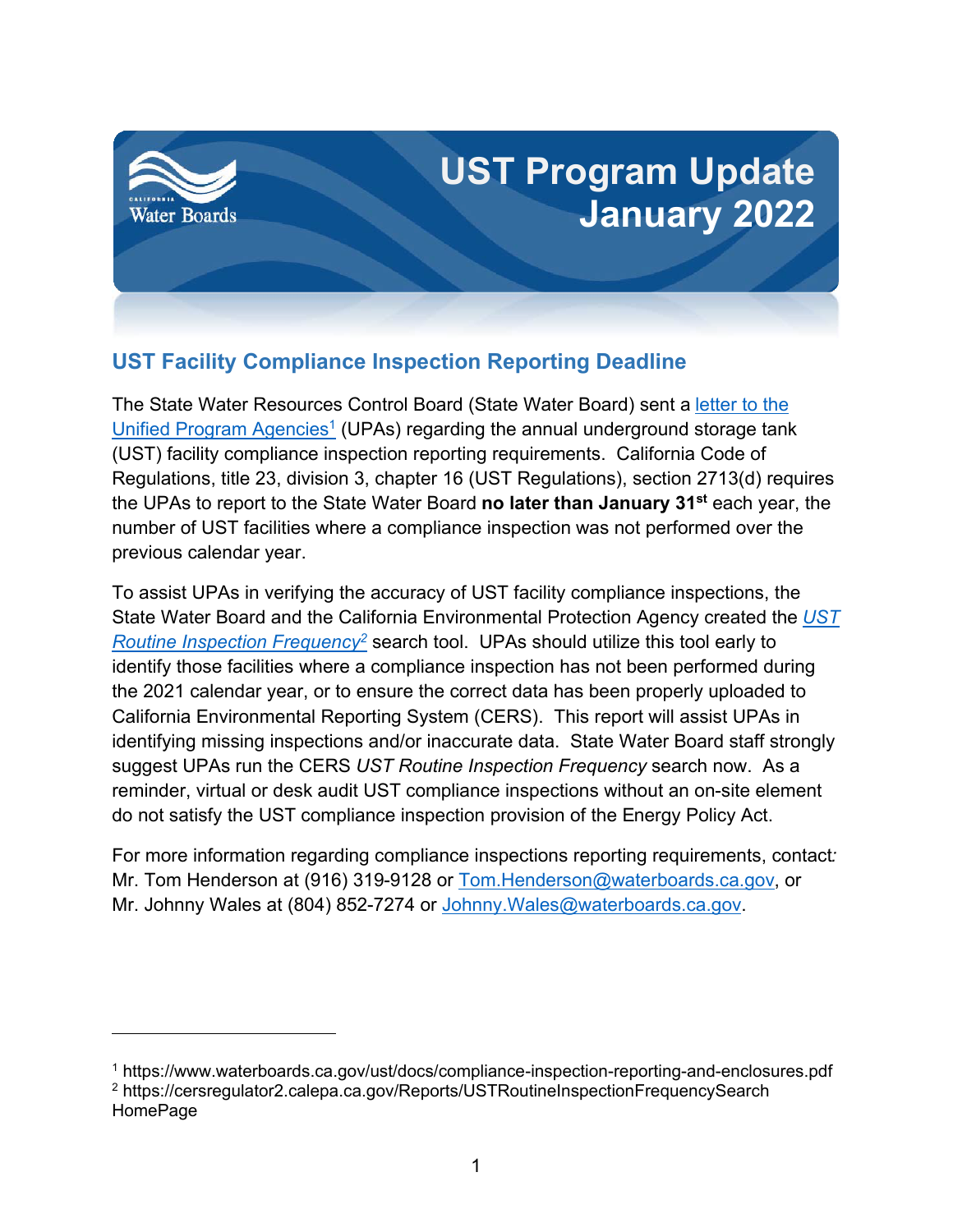## **Site Plan Template Available**

The State Water Board has provided an accessible site plan template for owners and operators to utilize for the required CERS upload. While owners and operators are not required to use this specific form to upload facility site plans to CERS, the State Water Board has created it as a courtesy. Microsoft Word and Adobe PDF version of the documents are available on the Underground [Storage Tank Forms webpage](https://www.waterboards.ca.gov/ust/publications/forms.html)<sup>[3](#page-1-0)</sup> under the titles "Site Plan for CERS Upload".

For additional information regarding the site plan template, contact: Mr. Tom Henderson at (916) 319-9128 or [Tom.Henderson@waterboards.ca.gov,](mailto:Tom.Henderson@waterboards.ca.gov) or Mr. Austin Lemire-Baeten at (916) 327-5612 or [Austin.Lemire-Baeten@waterboards.ca.gov](mailto:Austin.Lemire-Baeten@waterboards.ca.gov).

## **Report 6 Deadlines**

State Water Board will soon distribute the Report 6 forms and instructions for the July 1 through December 31, 2021 reporting period. The completed Report 6 documents are due to the State Water Board no later than March 1, 2021. Consistent with the last several reporting periods, UPAs will continue to report field constructed tanks, facilities with USTs that have received a red tag, and facilities that have abandoned or temporarily closed USTs.

For additional information regarding Report 6 requirements, contact; Mr. Steven Mullery at (916) 341-5850 or [Steven.Mullery@waterboards.ca.gov](mailto:Steven.Mullery@waterboards.ca.gov) or Mr. Tom Henderson at (916) 319-9128 or [Tom.Henderson@waterboards.ca.gov.](mailto:Tom.Henderson@waterboards.ca.gov)

## **Final UST Closure Commitment Plan Webinars**

As a reminder, the State Water Board will be hosting one last remote webinar on the single-walled UST Closure Commitment Plan that was issued to owners and operators of single-walled UST systems on October 27, 2021. These plans were issued to call attention to potential obstacles and bottlenecks that owners and operators new to removing UST systems may not be aware. Reviewing the contents of the plans is encouraged to avoid scheduling conflicts and supply chain issues as the December 31, 2025 deadline for removing single-walled systems approaches. The workshop will be held on Microsoft Teams. This will be the same information that was presented during the December webinar. The final webinar will be held on:

<span id="page-1-0"></span><sup>3</sup>https://www.waterboards.ca.gov/ust/publications/forms.html